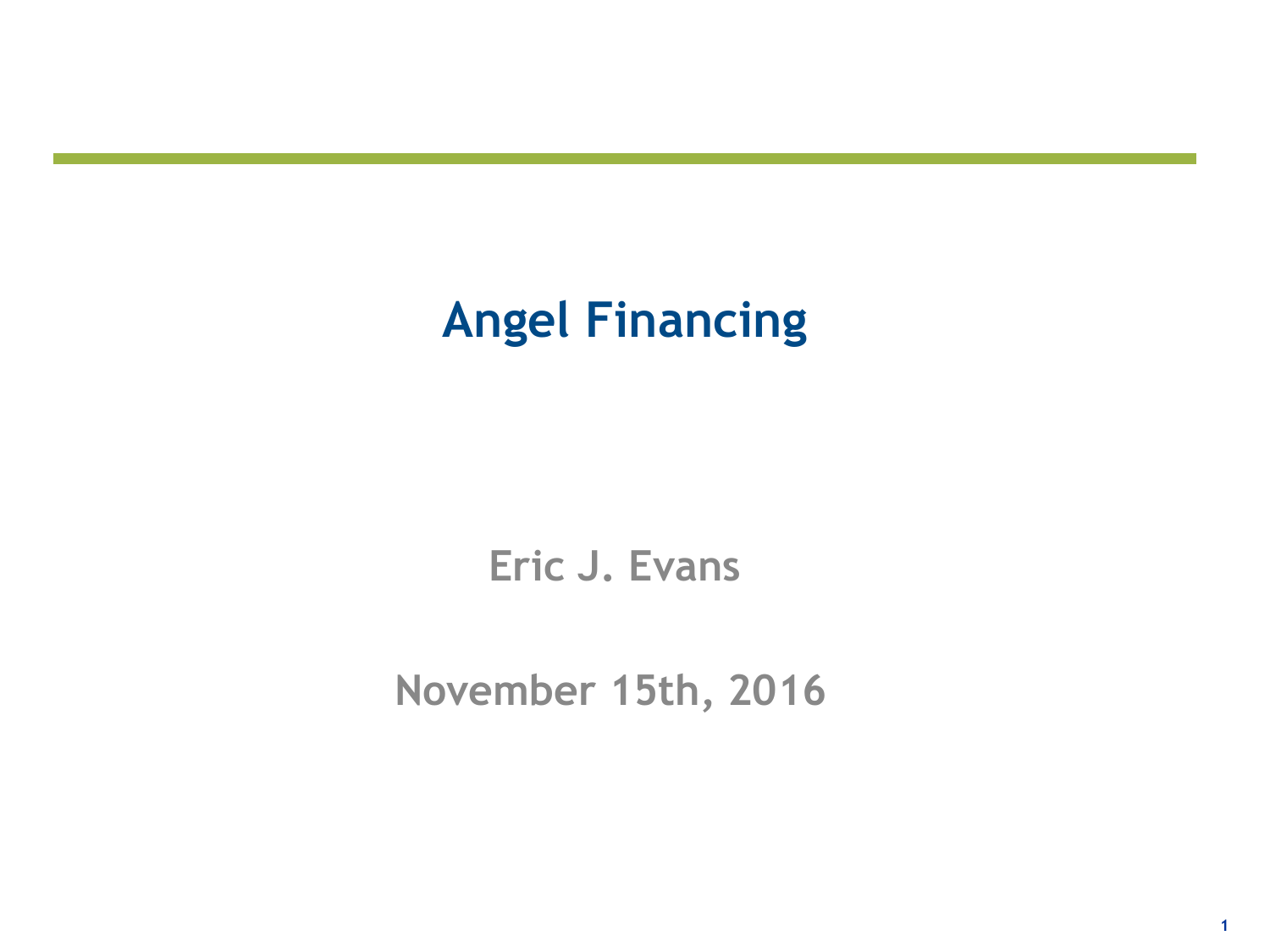#### **1. The Funding Model**

 **2. How to approach Angel/Venture Capital Investors**

 **3. What are they looking for in a pitch? (if we have time)**

#### **4. Final points (if we have time)**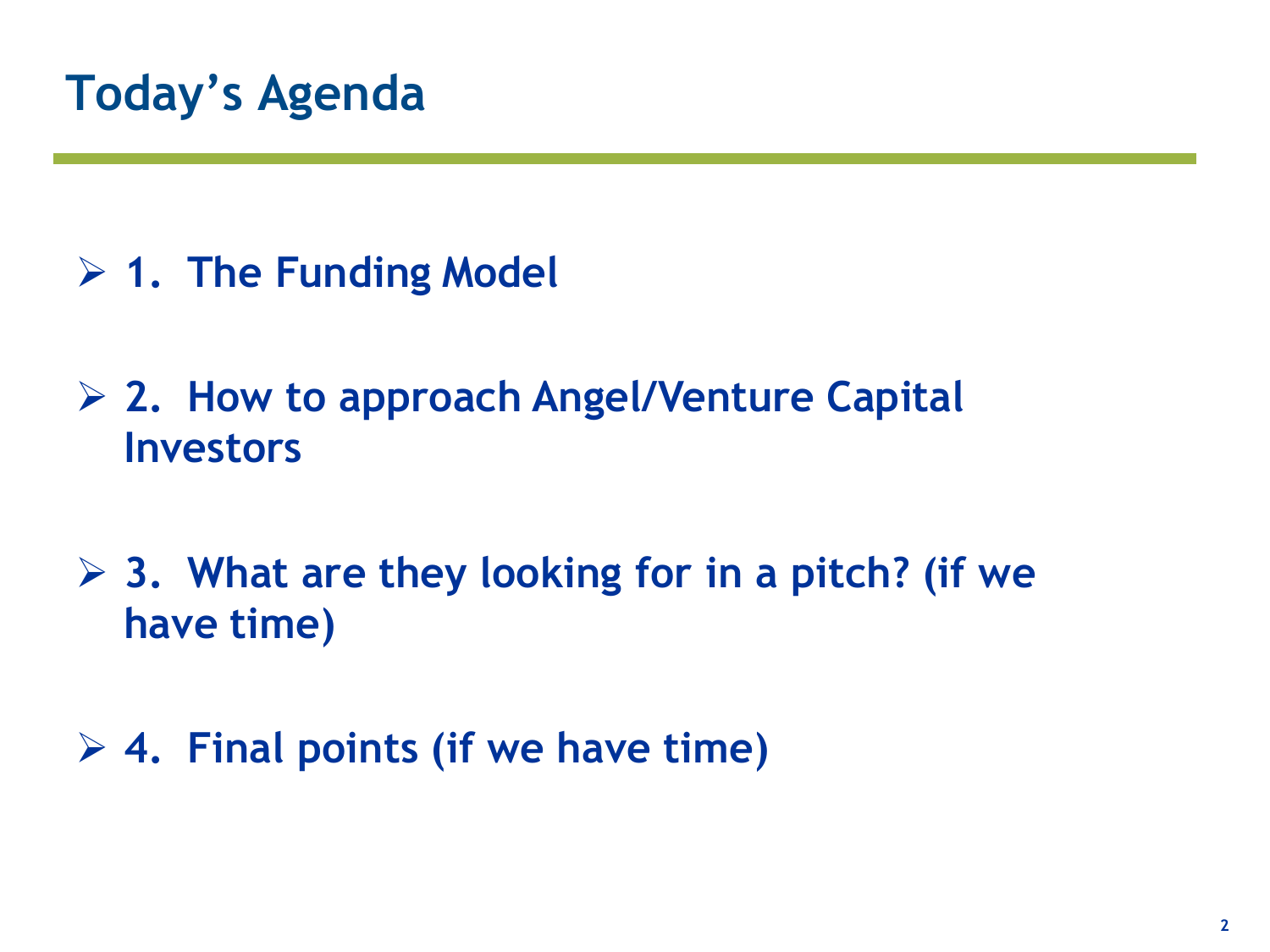# **1. Funding Model: traditional**



**\* Proof of Concept \*\* Friends, Family and Fools**

**Pitching To Investors**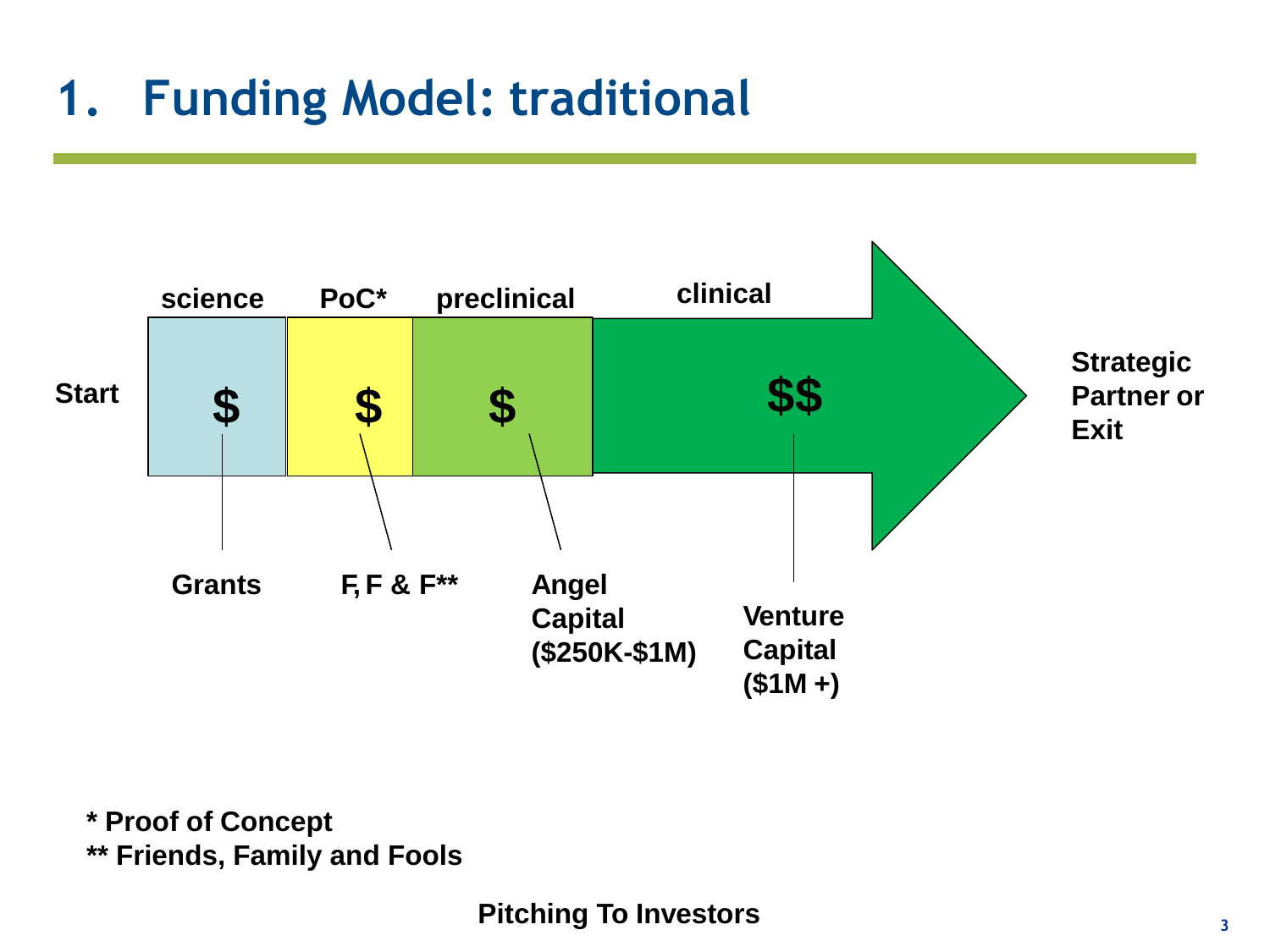# **1. Funding Model: things change**



**\* Friends, Family and Fools**

**Pitching To Investors**  $\frac{4}{4}$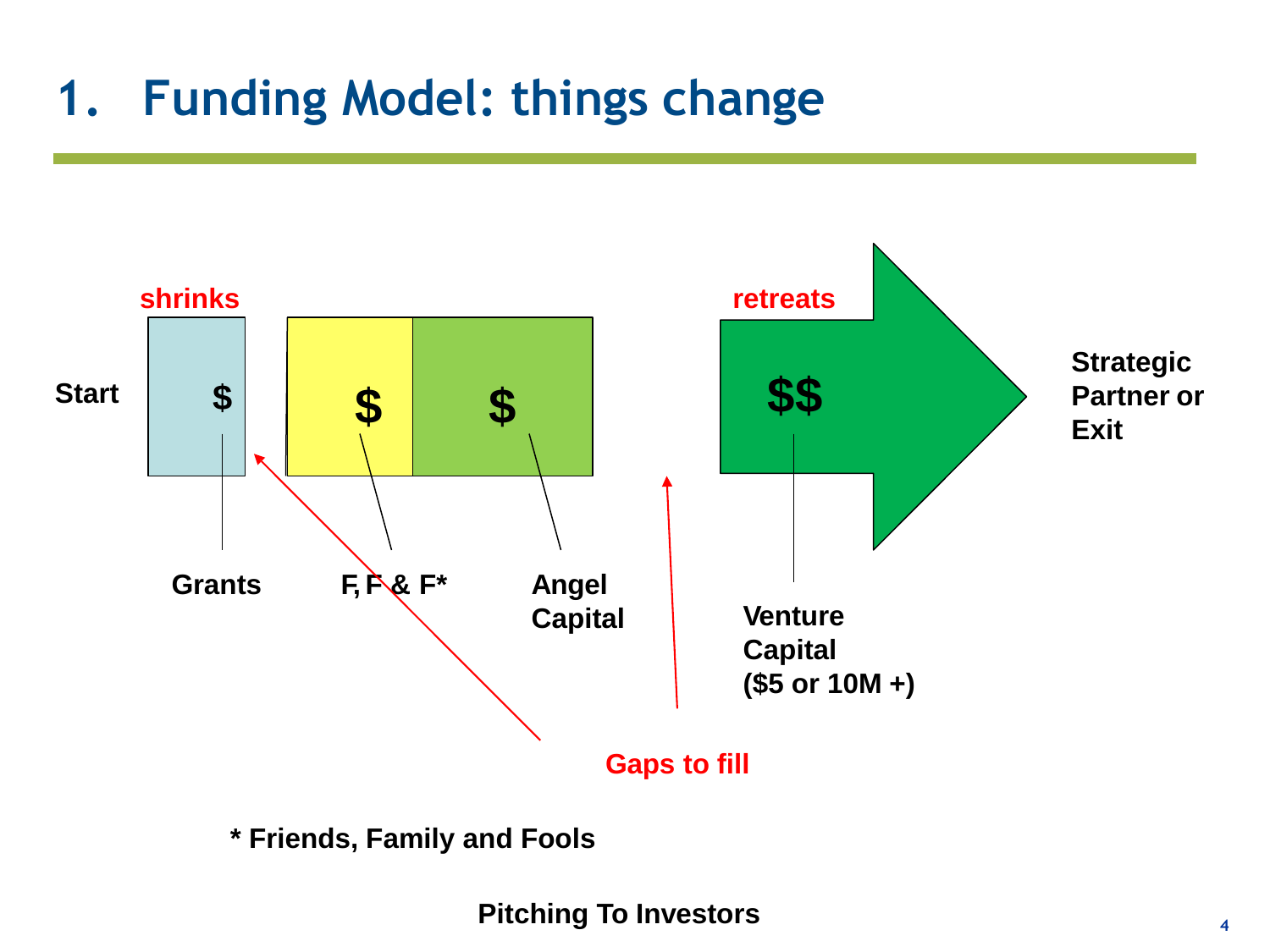## **1. Funding Model: new paradigm**



**\* Friends, Family and Fools**

Pitching To Investors **Figure 1.1**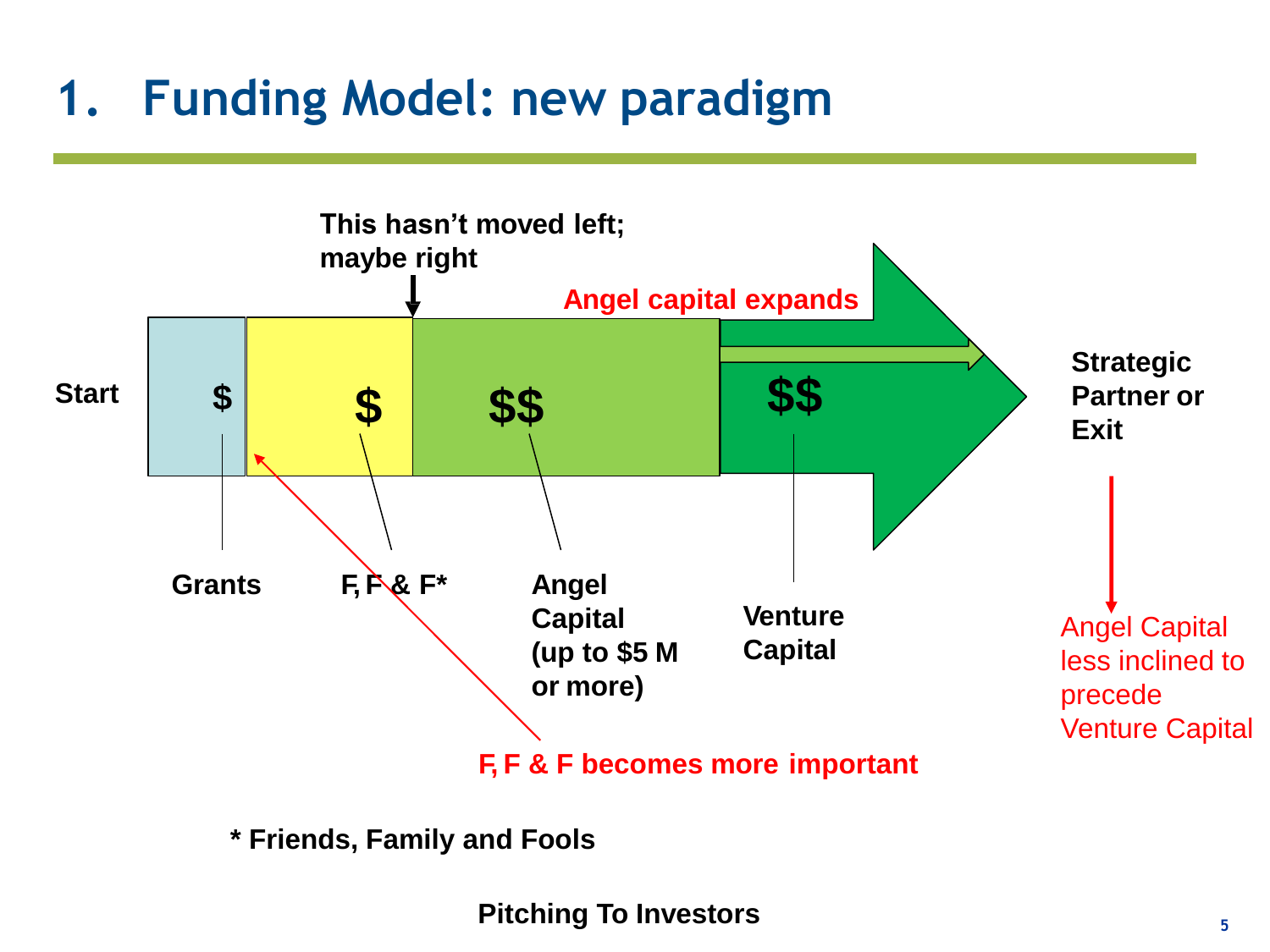## **1. Funding Model: Angel Capital rarely precedes Venture Capital anymore!**

 $\triangle$  **There are two risks the angels wish to avoid:** 

1. The VCs don't come in afterward (Referred to as "financing risk")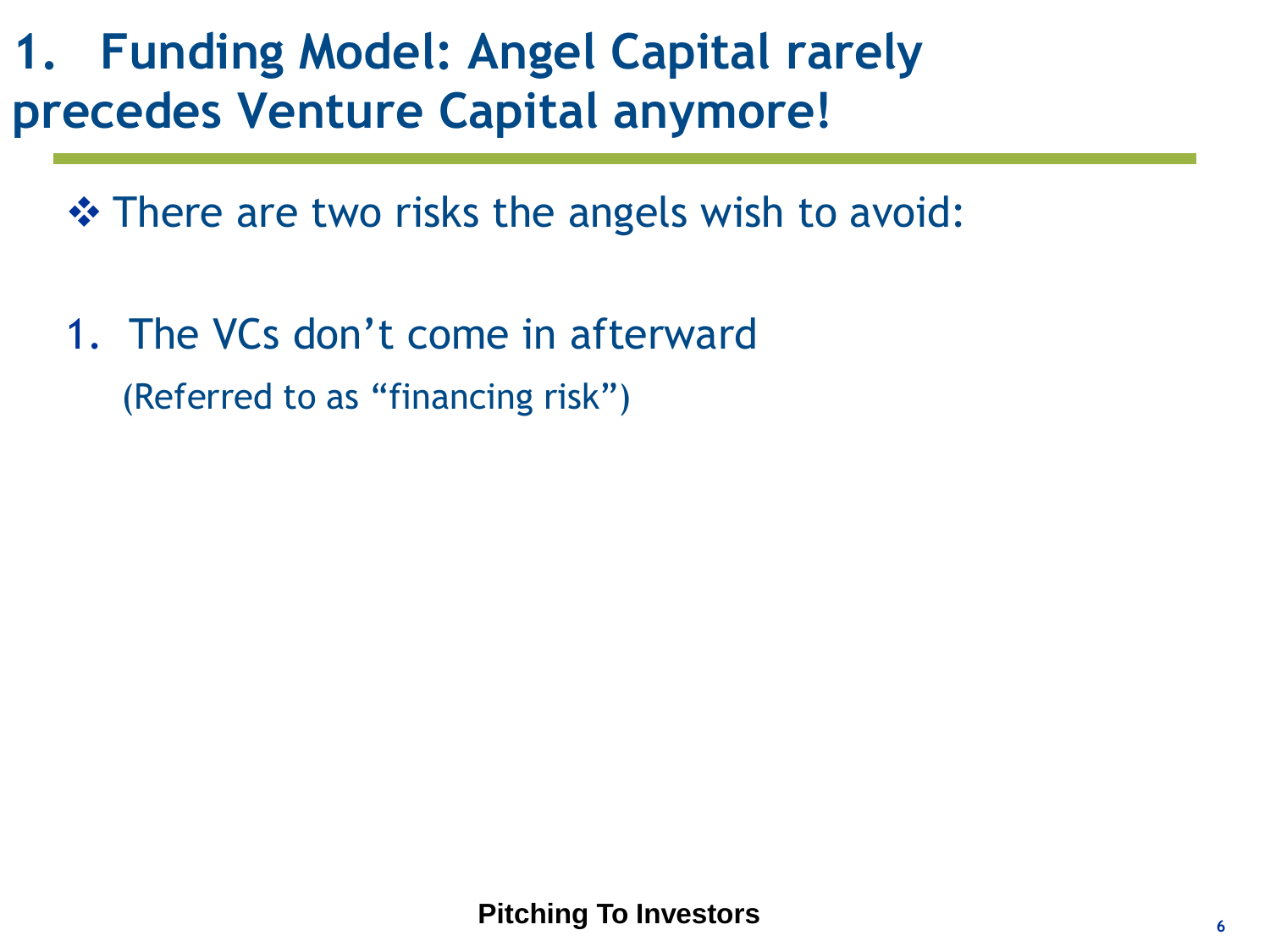## **1. Funding Model: Angel Capital rarely precedes Venture Capital anymore!**

 $\triangle$  **There are two risks the angels wish to avoid:** 

- 1. The VCs don't come in afterward (Referred to as "financing risk")
- 2. The VCs do come in afterward (Referred to as "those bastards" risk)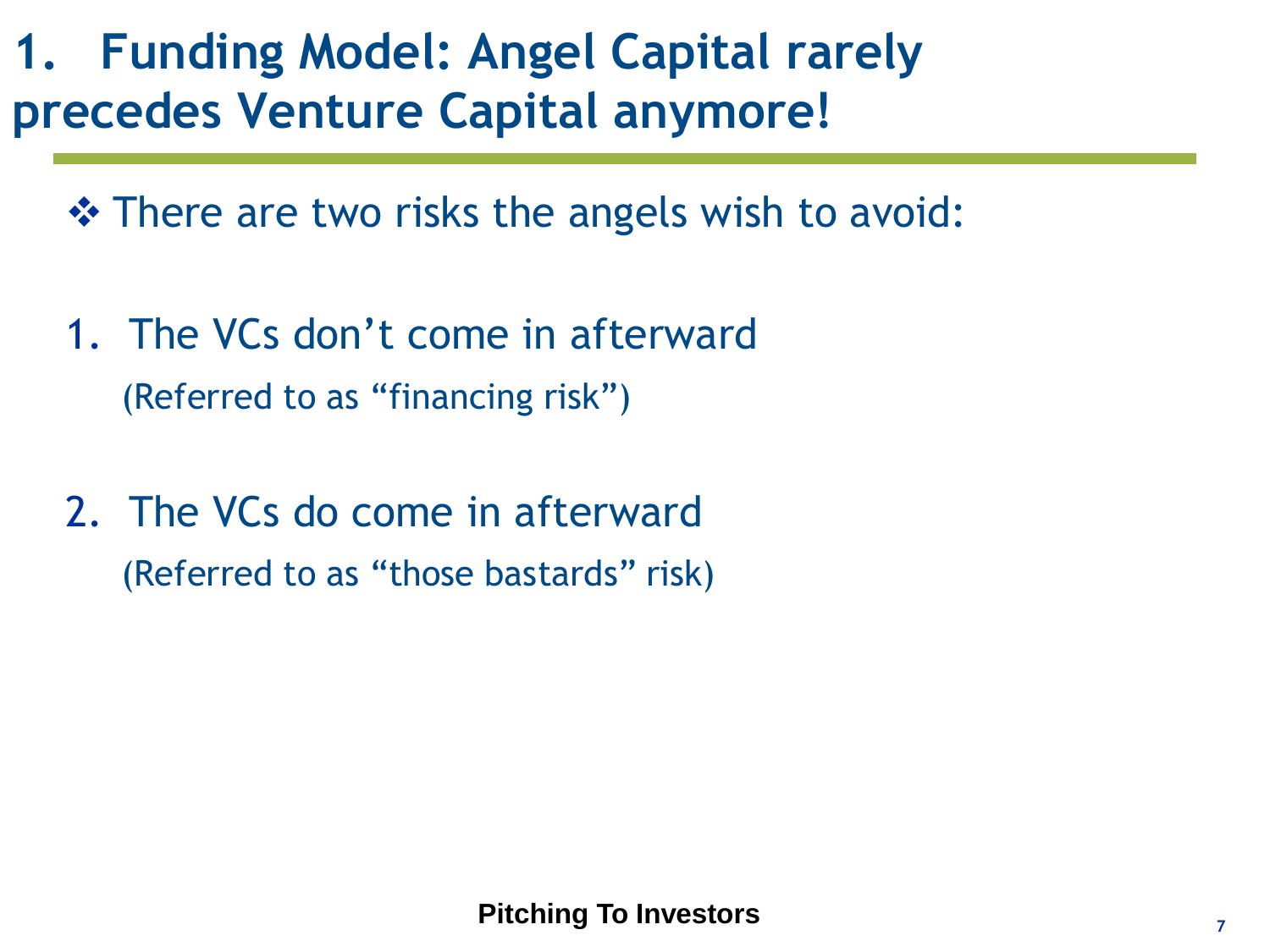### **1. Funding Model: Angel Capital rarely precedes Venture Capital anymore!**

 $\triangle$  **There are two risks the angels wish to avoid:** 

- 1. The VCs don't come in afterward (Referred to as "financing risk")
- 2. The VCs do come in afterward (Referred to as "those bastards" risk)

**Know who you are and what kind of investor you should be seeking**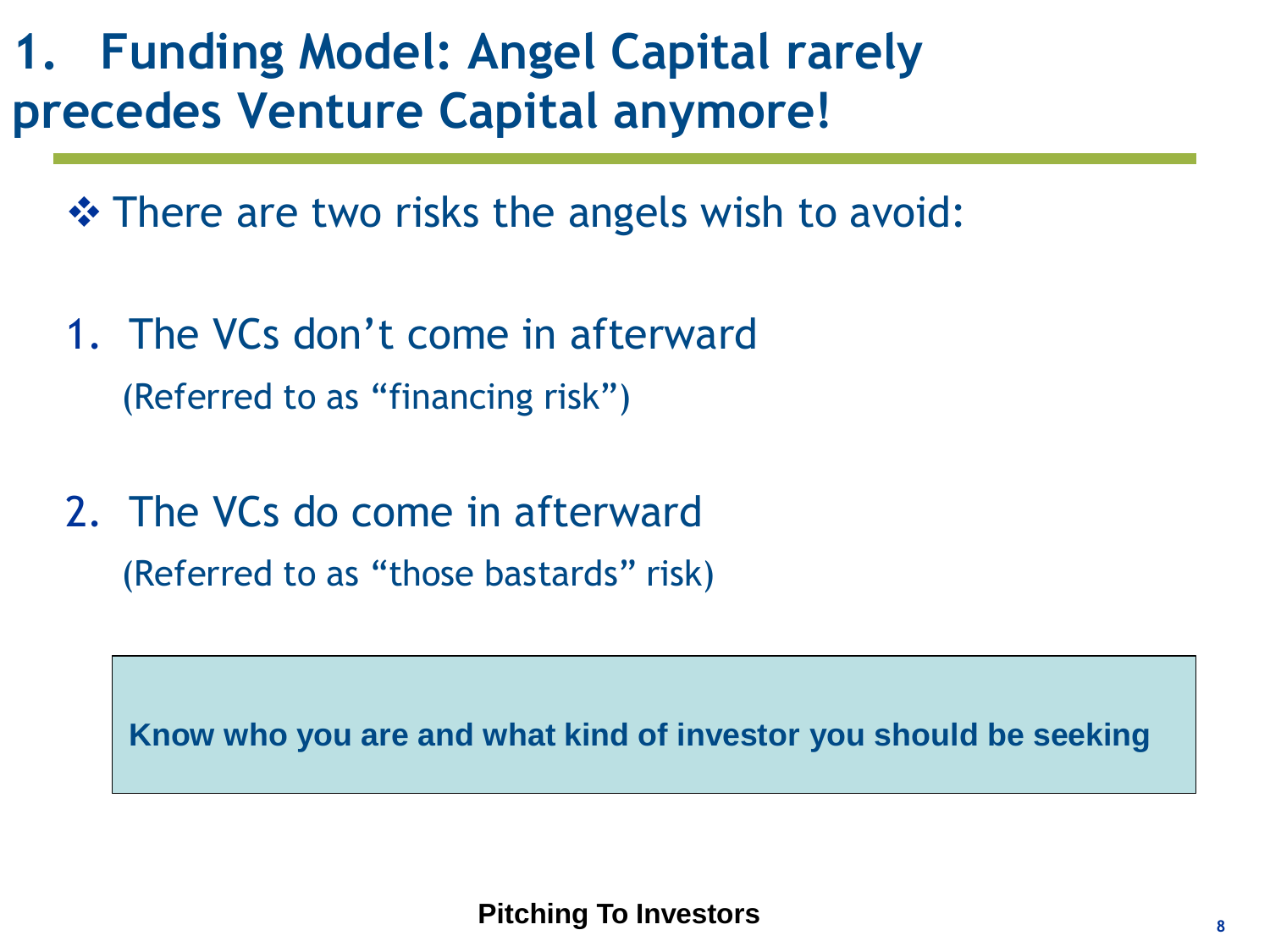#### **2. How to approach Angels/VCs**

**Get a warm introduction**

 **Know the investment sequence: Scouting → Screening → Investment Committee/General membership → Due Diligence**  $\rightarrow$  Terms  $\rightarrow$  Closing

 *N.B. You may need different pitches for different circumstances*

**The funnels narrows in an intimidating fashion! About one percent of applicants get funded!**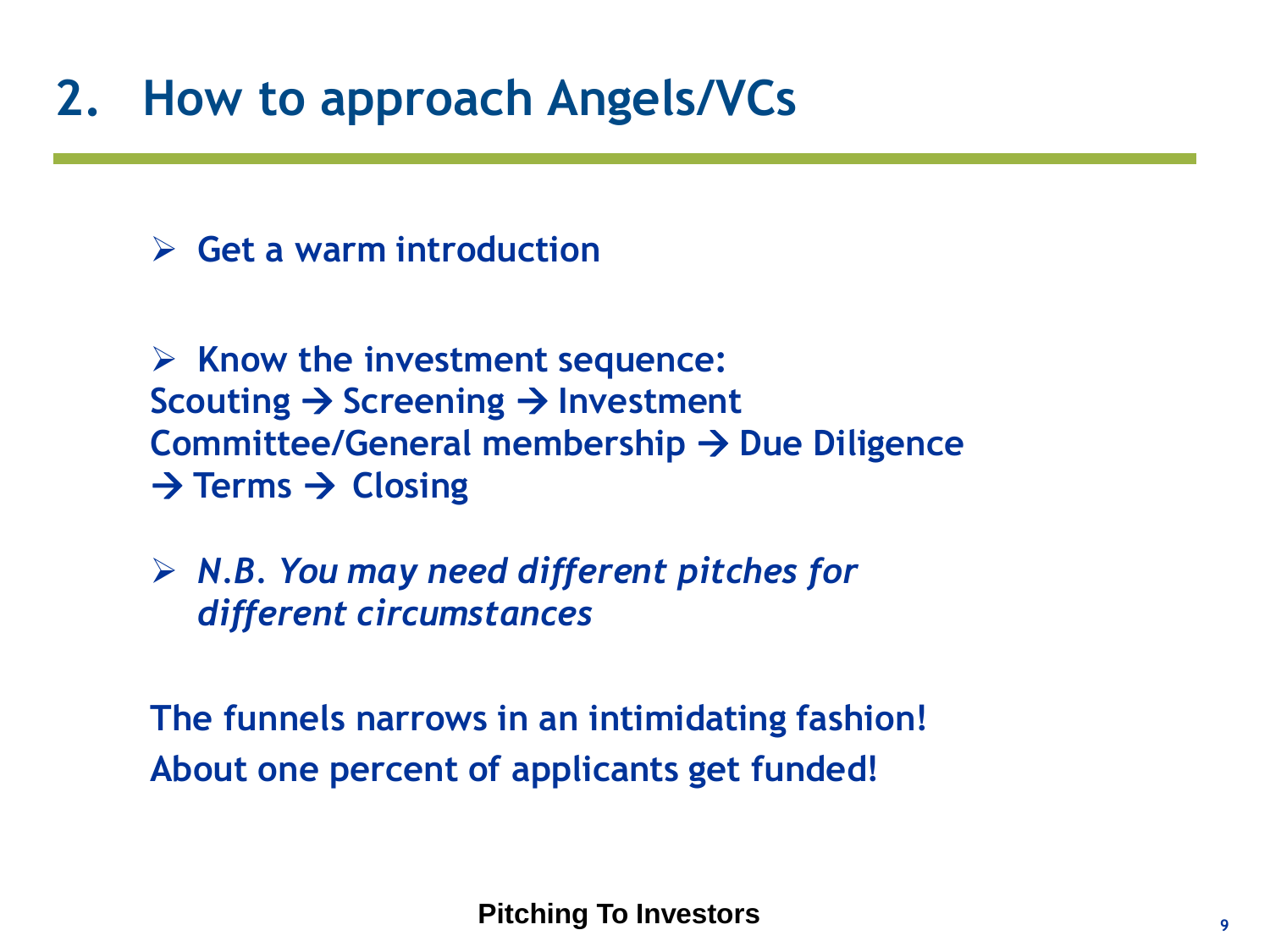**Question for the audience:**

**What is the objective of meeting with an investor?**

**Pitching To Investors**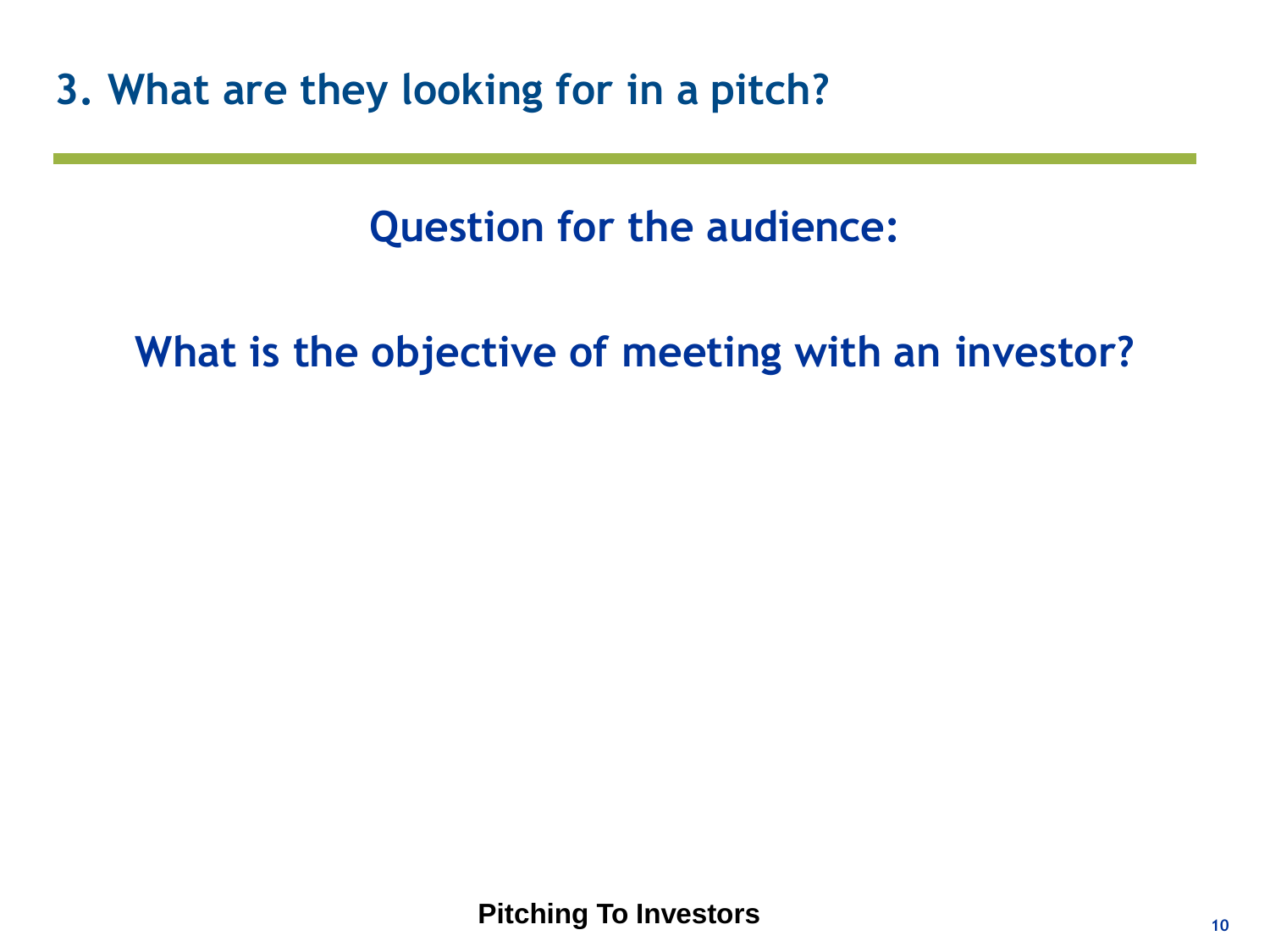**Question for the audience:**

**What is the objective of meeting with an investor?**

**Answer: (with one exception)**

*TO GET THE NEXT MEETING*

**Pitching To Investors**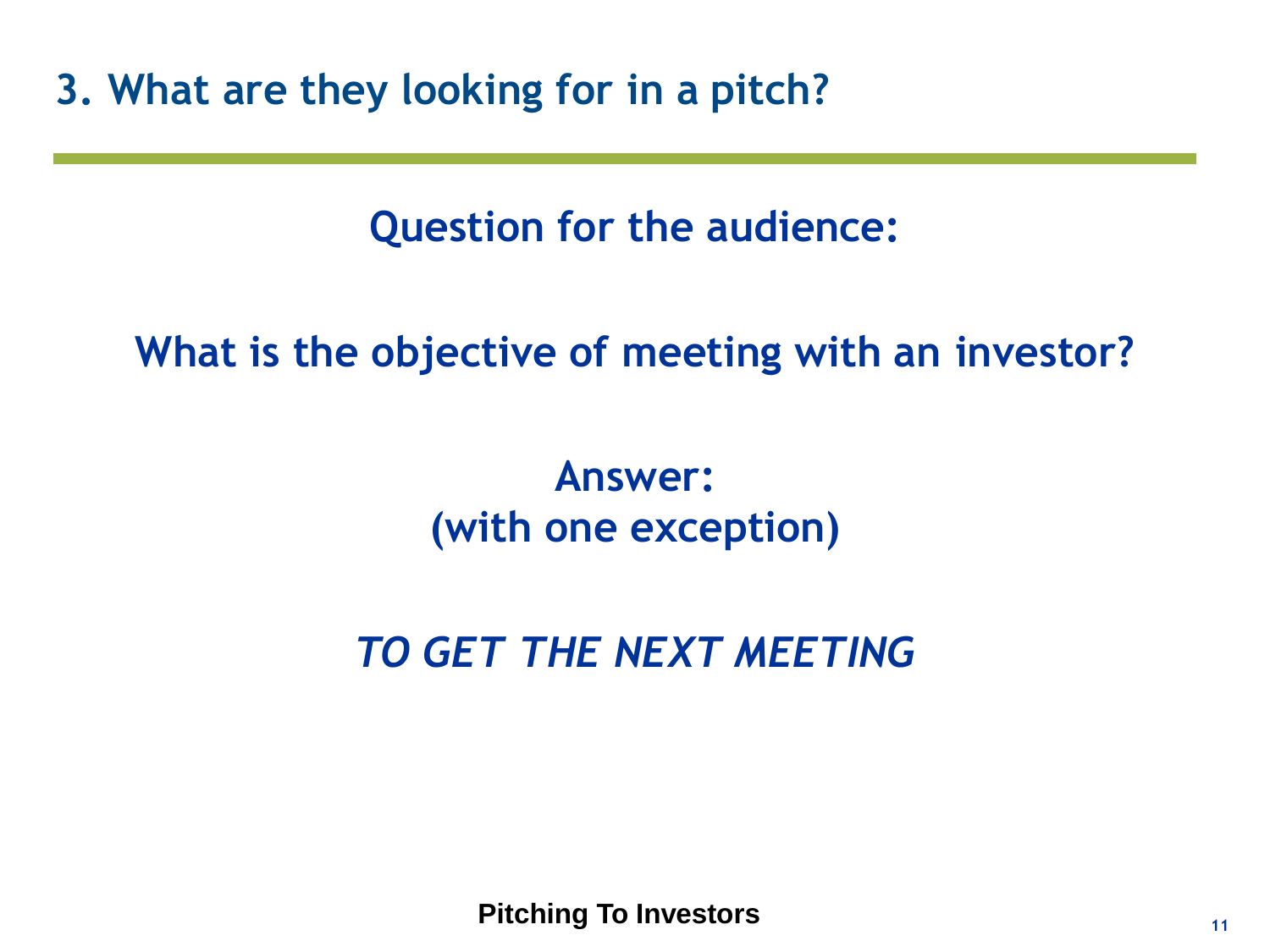#### **So, some key rules:**

- **Know your audience (Get the levels of science and finance right)**
- **Know the point of your pitch (Get the levels of science and finance right - again)**
- **Do not ask for a non-disclosure agreement**
- **Tell a story! A story is more compelling than any checklist**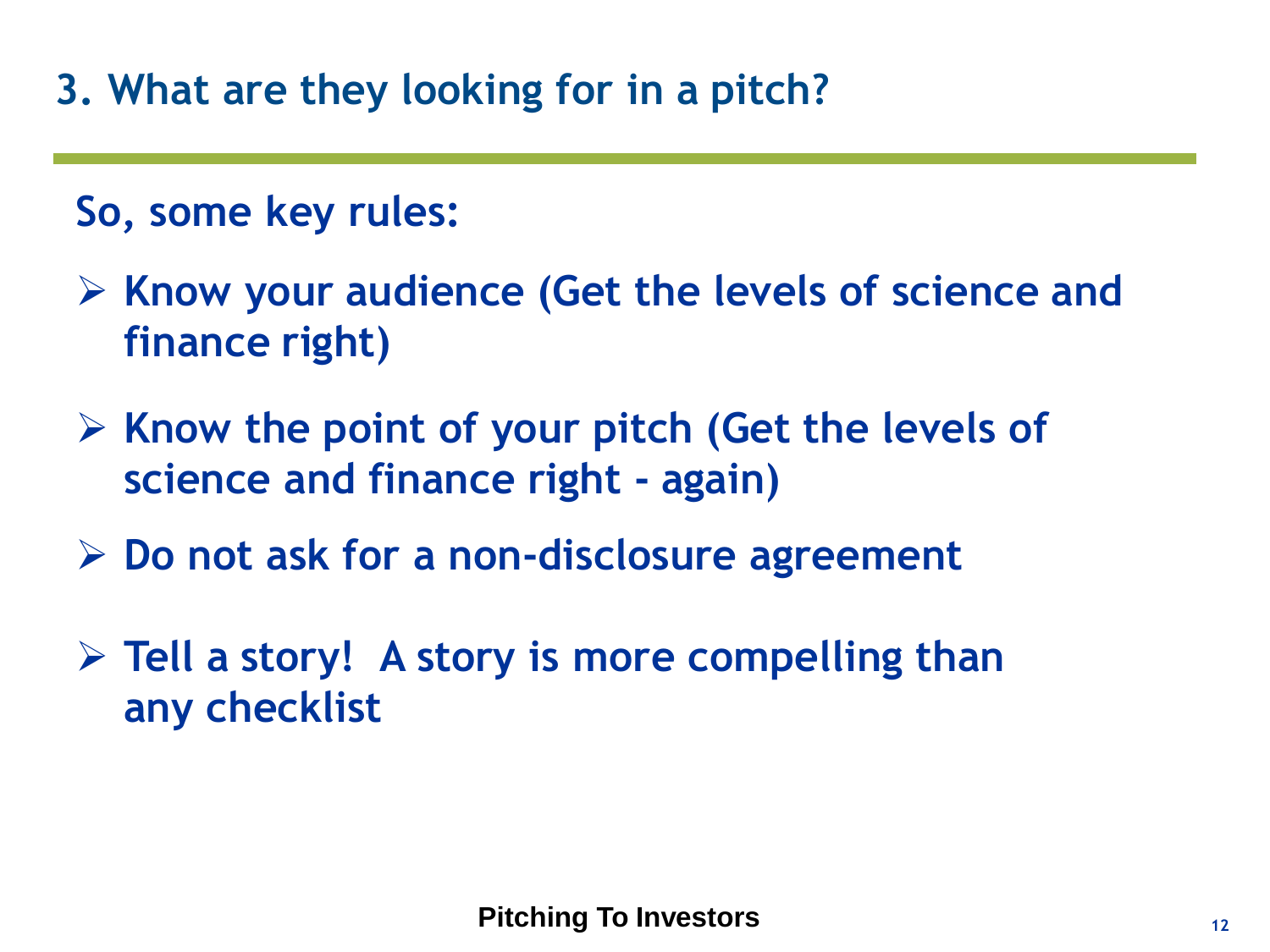**But there is a checklist (of ~10-12 items):**

- **1. What is the opportunity/problem/pain point?**
- **2. What is your solution/product/service?**
- **3. What data do you have in support?**
- **4. What intellectual property (or other) protections do you have to defend your idea?**
- **5. How large is (and how do you define) the market?**
- **6. Who is the competition and how are you positioned relative to them?**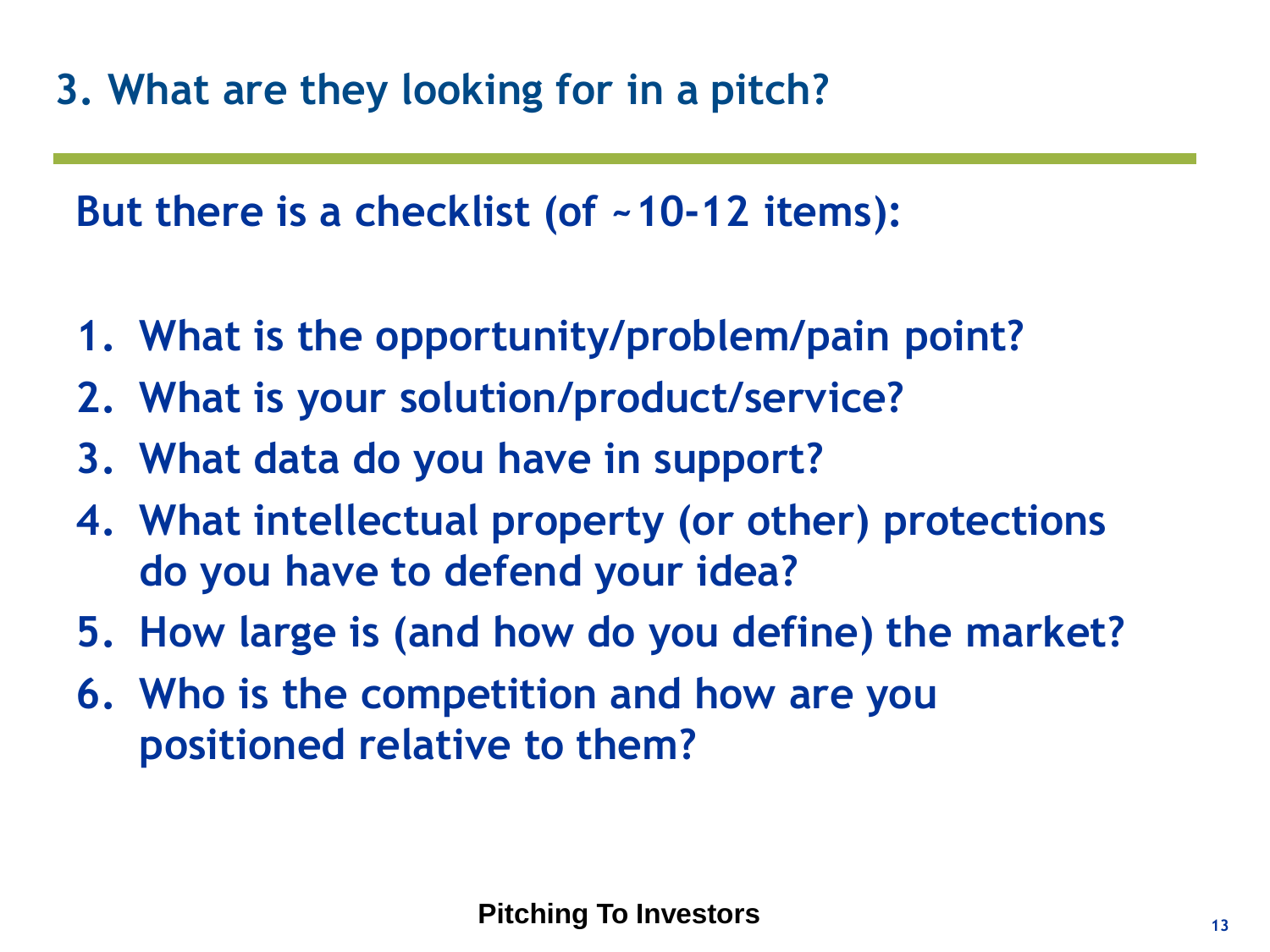- **7. How do you go to market (sales/distribution/marketing)?**
- **8. Economics of the business (including the all-important reimbursement) and financial projections**
- **9. Management team, advisers, and any personnel gaps that need to be filled**
- **10.Capital needs (immediate and total) and use of proceeds**
- **11.Exit plan: timing, possible parties, suggestions of value**
- **12.Deal terms (What are you offering? What is the return to the investor?)**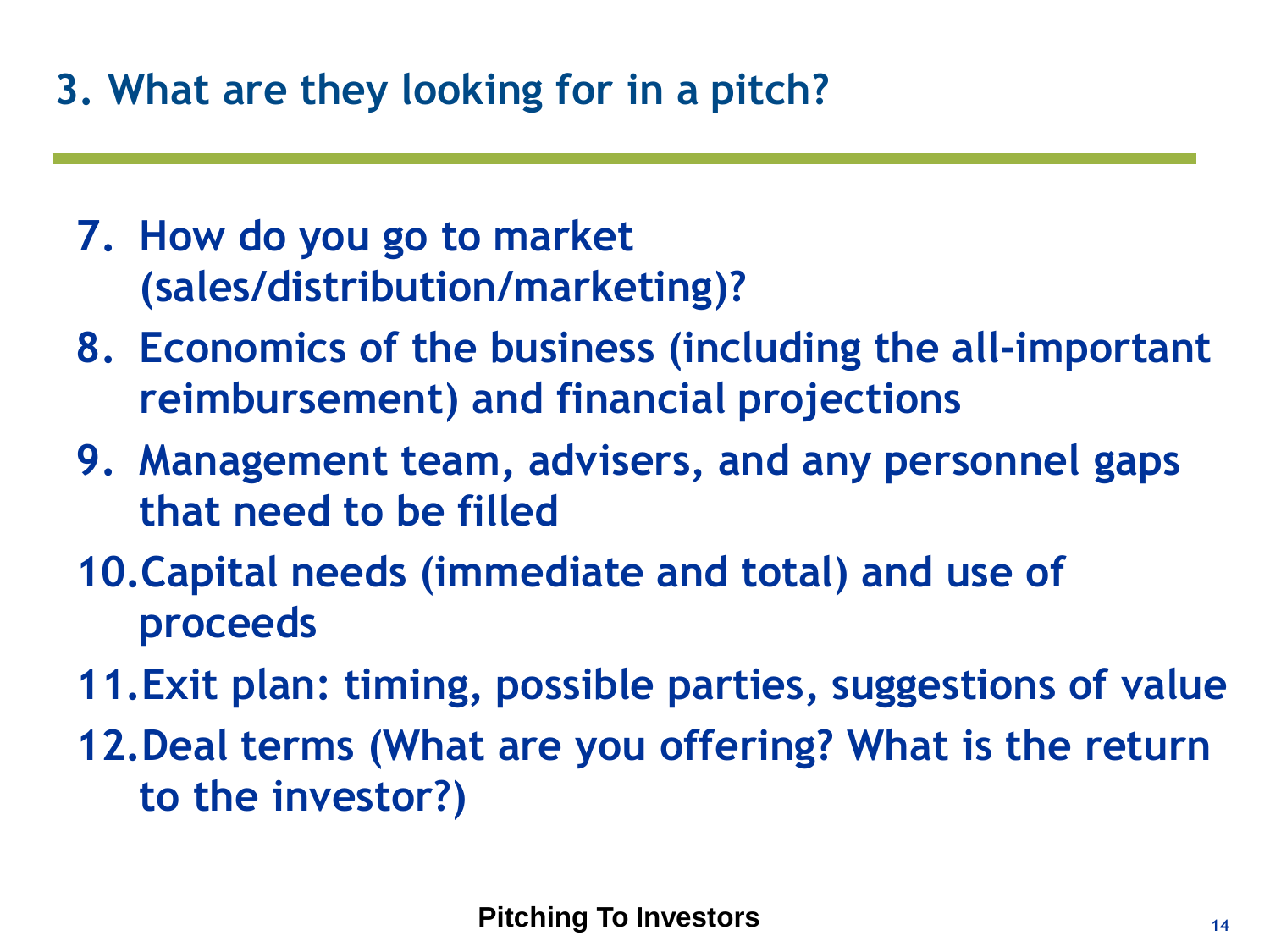**Yikes, do I need all that?**

- **Well, yes, eventually**
- **You had better have the answers if asked**
- **Does it fit into this story?**
- **You don't need exactly one slide per point**

*Tell a story. In a pitch deck, use active headlines that have a narrative thread and make your argument. Write the story first, then the slides*